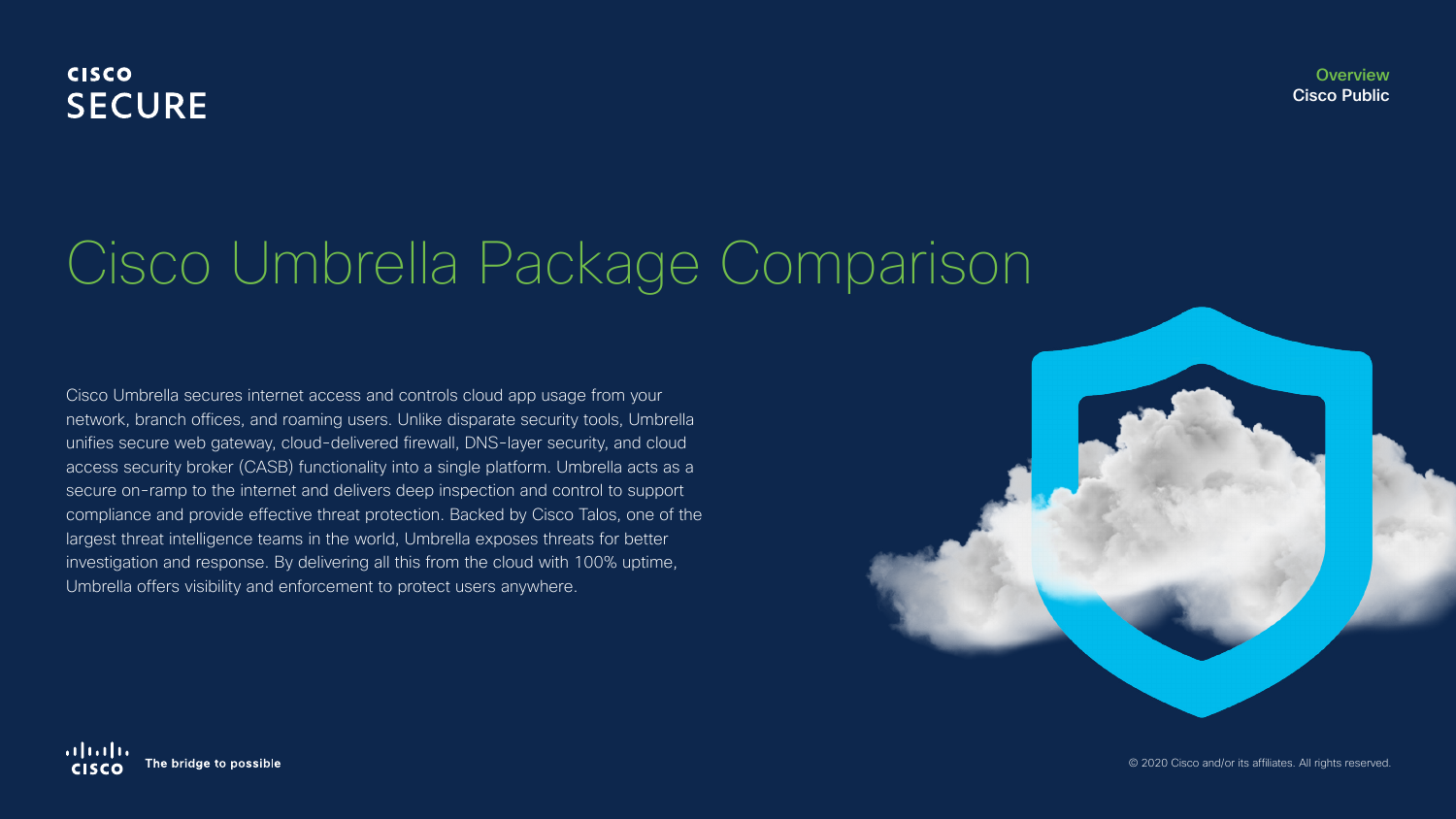### altalu SECURE

#### Overview Cisco Public

| <b>DNS Security Essential</b>                                                   | <b>DNS Security Advantage</b>                                                       | Secure Internet<br>Gateway (SIG) Essentials                                                                                                                                                                                           |  |  |
|---------------------------------------------------------------------------------|-------------------------------------------------------------------------------------|---------------------------------------------------------------------------------------------------------------------------------------------------------------------------------------------------------------------------------------|--|--|
| Good for small companies or as<br>first line of defense for any size<br>company | Good for mid-sized companies<br>or as first line of defense for<br>any size company | Ideal for companies who use Cisco<br>SD-WAN for direct internet access at<br>branch and satelitte offices, and large<br>companies with advanced needs for<br>functionality to address security and<br>enforce acceptable use policies |  |  |
| By # of users                                                                   | By # of users                                                                       | By # of users                                                                                                                                                                                                                         |  |  |
|                                                                                 |                                                                                     |                                                                                                                                                                                                                                       |  |  |
|                                                                                 |                                                                                     |                                                                                                                                                                                                                                       |  |  |
| $\bullet$                                                                       |                                                                                     | $\bullet$                                                                                                                                                                                                                             |  |  |
| ●                                                                               |                                                                                     | $\bullet$                                                                                                                                                                                                                             |  |  |
|                                                                                 | $\bullet$                                                                           | $\bullet$                                                                                                                                                                                                                             |  |  |
| Secure web gateway                                                              |                                                                                     |                                                                                                                                                                                                                                       |  |  |
|                                                                                 | Traffic associated with risky<br>domains via selective proxy                        | All web traffic                                                                                                                                                                                                                       |  |  |
|                                                                                 | With selective proxy                                                                | $\bullet$                                                                                                                                                                                                                             |  |  |
| By domain or domain category                                                    | By domain or domain category                                                        | By domain, URL, or category                                                                                                                                                                                                           |  |  |
| Of domains                                                                      | Of domains                                                                          | Of URLs                                                                                                                                                                                                                               |  |  |
|                                                                                 | With selective proxy                                                                | $\bullet$                                                                                                                                                                                                                             |  |  |
|                                                                                 |                                                                                     | $\bullet$                                                                                                                                                                                                                             |  |  |
|                                                                                 |                                                                                     | $\bullet$                                                                                                                                                                                                                             |  |  |
|                                                                                 |                                                                                     |                                                                                                                                                                                                                                       |  |  |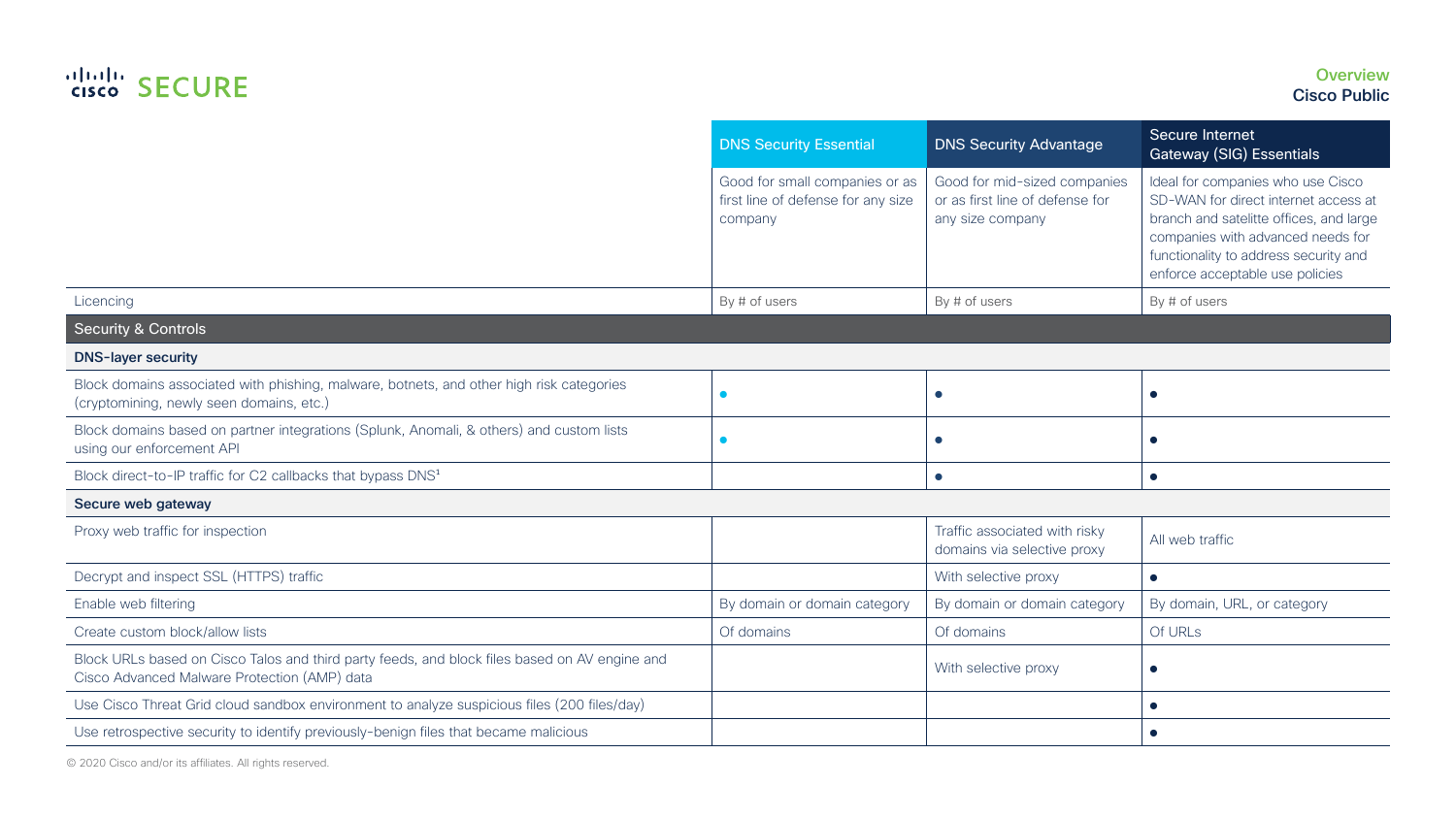## altalli SECURE

|                                                                                                                                                                                | <b>DNS Security Essential</b>         | <b>DNS Security Advantage</b> | Secure Internet<br>Gateway (SIG) Essentials |  |
|--------------------------------------------------------------------------------------------------------------------------------------------------------------------------------|---------------------------------------|-------------------------------|---------------------------------------------|--|
| <b>Security &amp; Controls</b>                                                                                                                                                 |                                       |                               |                                             |  |
| <b>Cloud-delivered firewall</b>                                                                                                                                                |                                       |                               |                                             |  |
| Create layer 3/layer 4 policies to block specific IPs, ports, and protocols                                                                                                    |                                       |                               | $\bullet$                                   |  |
| Layer 7 Cloud Firewall                                                                                                                                                         |                                       |                               | optional add-on                             |  |
| Use IPSec tunnel termination                                                                                                                                                   |                                       |                               | $\bullet$                                   |  |
| Cloud access security broker                                                                                                                                                   |                                       |                               |                                             |  |
| Discover and block shadow IT (based on domains) with our App Discovery report                                                                                                  | $\bullet$                             | $\bullet$                     |                                             |  |
| Discover and block shadow IT (based on URLs) with App Discovery report                                                                                                         |                                       |                               | $\bullet$                                   |  |
| Create policies with granular controls (block uploads, attachments, and posts) for select apps                                                                                 |                                       |                               | $\bullet$                                   |  |
| <b>Umbrella Investigate</b>                                                                                                                                                    |                                       |                               |                                             |  |
| Access Investigate's web console for interactive threat intelligence (5 logins) <sup>2</sup>                                                                                   |                                       | $\bullet$                     | $\bullet$                                   |  |
| Use the Investigate on-demand enrichment API to enrich other tools/systems with domain, URL, IP,<br>and file threat intelligence (2,000 requests per day) <sup>2</sup>         |                                       | $\bullet$                     | $\bullet$                                   |  |
| Integrate with Cisco SecureX to aggregate threat activity across Cisco AMP, Threat Grid, Email<br>Security, NGFW, and Umbrella                                                 | Reporting and<br>enforcement API only | $\bullet$                     | $\bullet$                                   |  |
| <b>Traffic forwarding</b>                                                                                                                                                      |                                       |                               |                                             |  |
| Forward external DNS traffic for:                                                                                                                                              |                                       |                               |                                             |  |
| · On-network protection via Cisco (SD-WAN, Meraki MR, Integrated Services Router, &<br>Wireless LAN Controller) and third party integrations (Cradlepoint, Aerohive, & others) |                                       |                               |                                             |  |
| · Off-network protection via AnyConnect, Umbrella roaming client,<br>and Cisco Security Connector for iOS                                                                      |                                       |                               |                                             |  |
| Send outbound network traffic via IPSec tunnel, proxy chaining, or PAC files                                                                                                   |                                       |                               | $\bullet$                                   |  |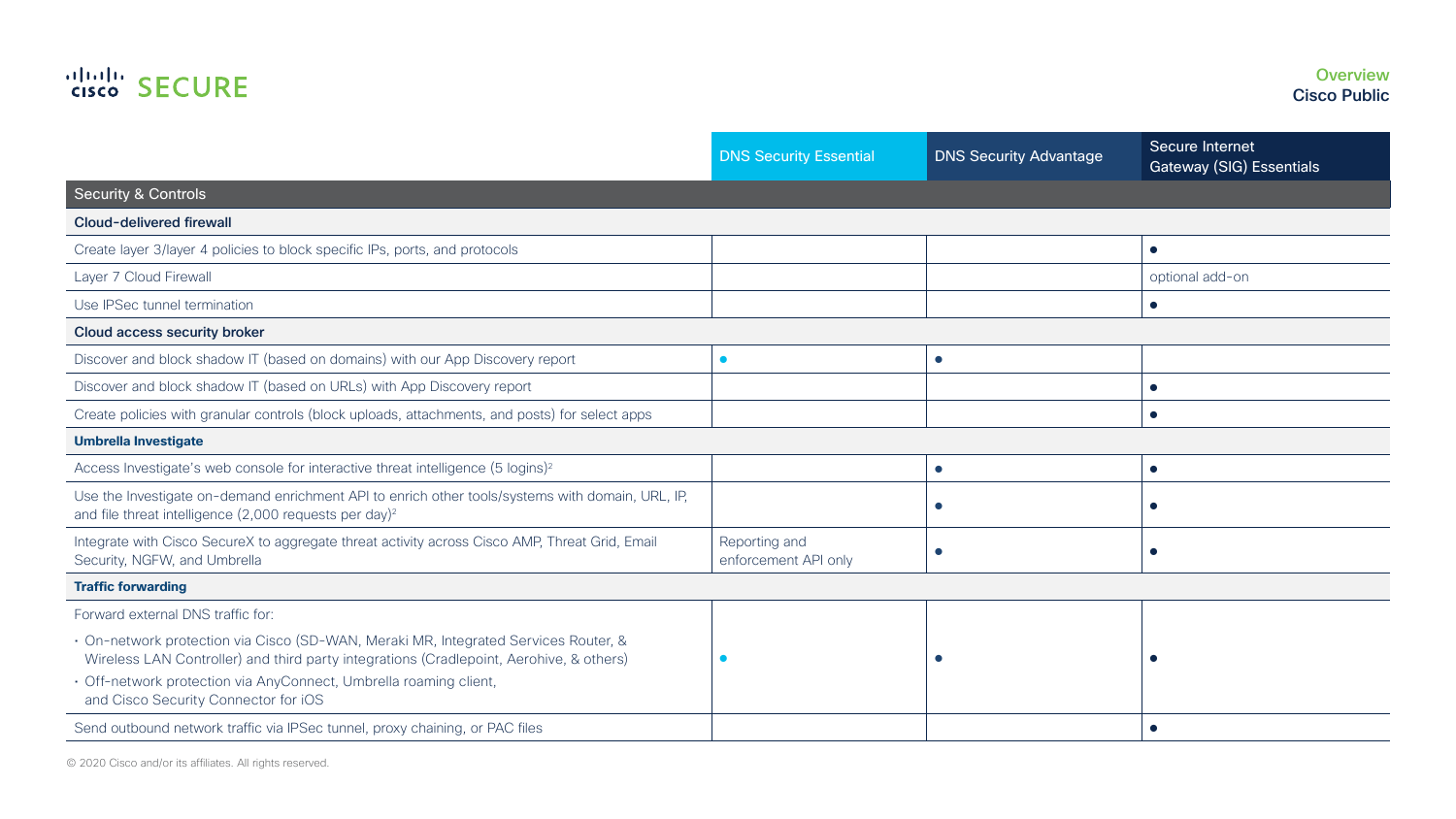### altalli SECURE

#### **Overview** Cisco Public

|                                                                                                                                                            | <b>DNS Security Essential</b> | <b>DNS Security Advantage</b> | Secure Internet<br>Gateway (SIG) Essentials |
|------------------------------------------------------------------------------------------------------------------------------------------------------------|-------------------------------|-------------------------------|---------------------------------------------|
| <b>Security &amp; Controls</b>                                                                                                                             |                               |                               |                                             |
| User attribution                                                                                                                                           |                               |                               |                                             |
| Create policies and view reports by:                                                                                                                       |                               |                               |                                             |
| · Network (egress IP)                                                                                                                                      |                               |                               |                                             |
| $\cdot$ Internal subnet <sup>3</sup>                                                                                                                       |                               |                               | $\bullet$                                   |
| • Network device (including VLAN or SSID) <sup>4</sup>                                                                                                     |                               |                               |                                             |
| · Roaming device                                                                                                                                           |                               |                               |                                             |
| • Active Directory group membership (including specific users) <sup>5</sup>                                                                                |                               |                               |                                             |
| Create policies and view reports using SAML                                                                                                                |                               |                               | $\bullet$                                   |
| Management                                                                                                                                                 |                               |                               |                                             |
| Customize block pages and bypass options                                                                                                                   | $\bullet$                     | $\bullet$                     | $\bullet$                                   |
| Use our multi-org console to centrally manage decentralized orgs                                                                                           |                               | $\bullet$                     | $\bullet$                                   |
| Use our management API to create, read, update, and delete identities for child orgs                                                                       | $\bullet$                     | $\bullet$                     | $\bullet$                                   |
| <b>Reporting and logs</b>                                                                                                                                  |                               |                               |                                             |
| Leverage real-time activity search and our reporting API to easily extract key events                                                                      | $\bullet$                     | $\bullet$                     | $\bullet$                                   |
| Choose North America or Europe for log storage                                                                                                             | $\bullet$                     | $\bullet$                     | $\bullet$                                   |
| Use customer AWS S3 bucket to export and retain logs as long as needed, or a Cisco managed S3<br>bucket to export and retain logs for 30 days <sup>6</sup> | $\bullet$                     | $\bullet$                     | $\bullet$                                   |
| Access domain request logs in our user interface (30 day: detail, 1yr: summary)                                                                            | $\bullet$                     | $\bullet$                     | $\bullet$                                   |
| Access full URL logs in our user interface (30 days: detail)                                                                                               |                               |                               | $\bullet$                                   |
| Access firewall (IP, port, and protocol) logs in our user interface (30 days: detail)                                                                      |                               |                               | $\bullet$                                   |